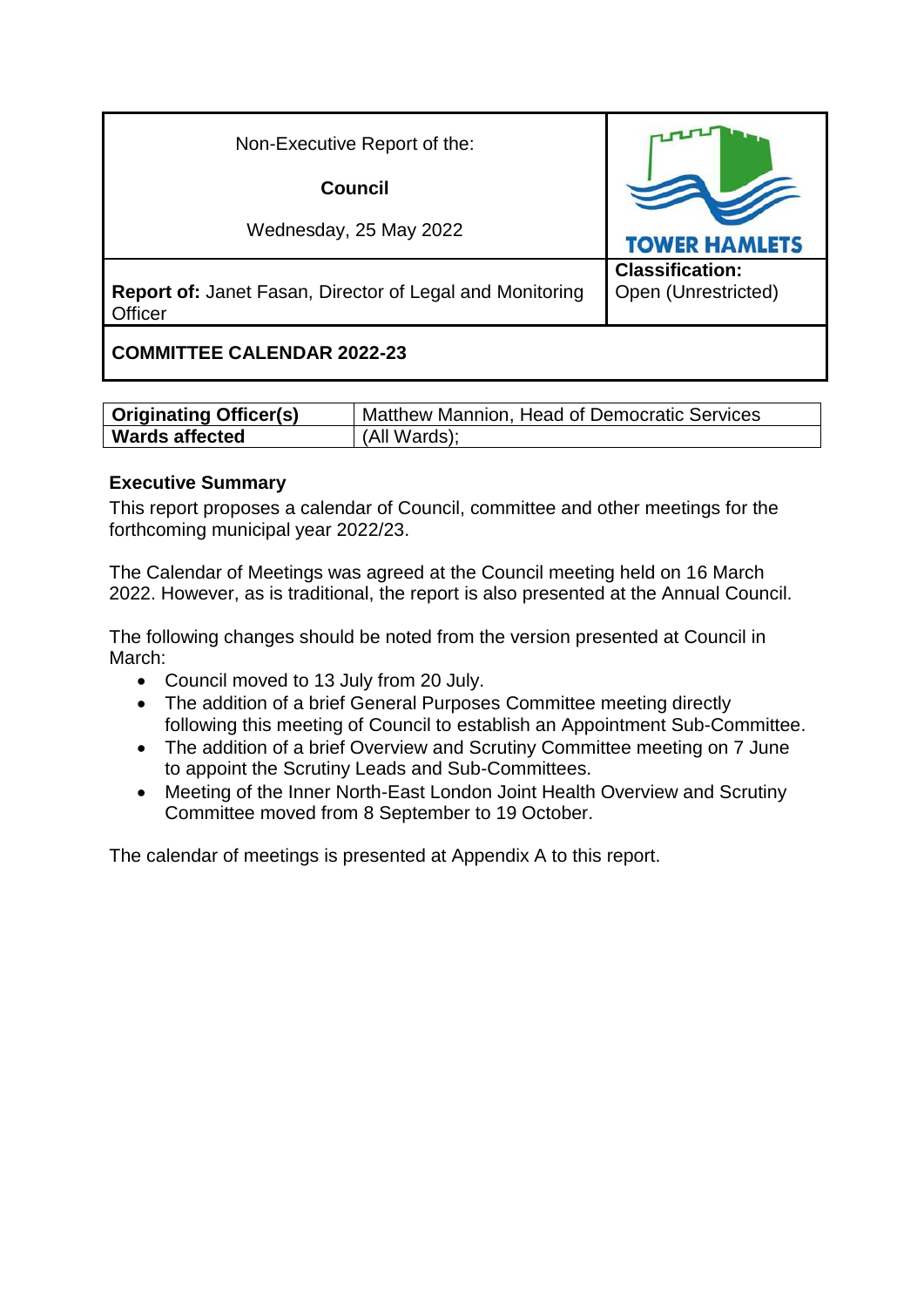#### **Recommendations:**

The Council is recommended to:

- 1. Approve the proposed calendar of meetings for the municipal year 2022/23 as set out in Appendix A.
- 2. To delegate to the Monitoring Officer authority to agree meeting dates for any new Committees of Panels that are set up subsequent to this report being presented to Council, subject to any appropriate consultation with Members.
- 3. To note that the Constitution provides for the Monitoring Officer to agree to cancel, amend a meeting or arrange new meetings where required, subject to the requirements of the Council Procedure Rules.

## **1. REASONS FOR THE DECISIONS**

- 1.1 The Council is required to give public notice of its meetings in order to fulfil its legal obligations under the Access to Information Rules set out in the Constitution and to meet its obligations under the Local Government Act 1972.
- 1.2 The calendar will assist the Council to meet its legal requirements by setting out in a schedule, the meetings it intends to hold which all may easily refer to. It also aids transparent governance by enabling the work at meetings to be planned in advance. Hence the practice of presenting this report has evolved and is maintained.
- 1.3 Council is also asked to delegate to the Monitoring Officer the authority to agree meeting dates for any new Committees or Panels that are set up subsequent to this report being presented to Council, subject to appropriate consultation with Members to ensure that there supporting arrangements to allow the Council to continue to be able to deliver its meetings efficiently.

### **2. ALTERNATIVE OPTIONS**

2.1 None are presented although it would be within the powers of Council to vary the proposed Committee meeting dates, times and frequencies as well as to change the overarching Committee structure.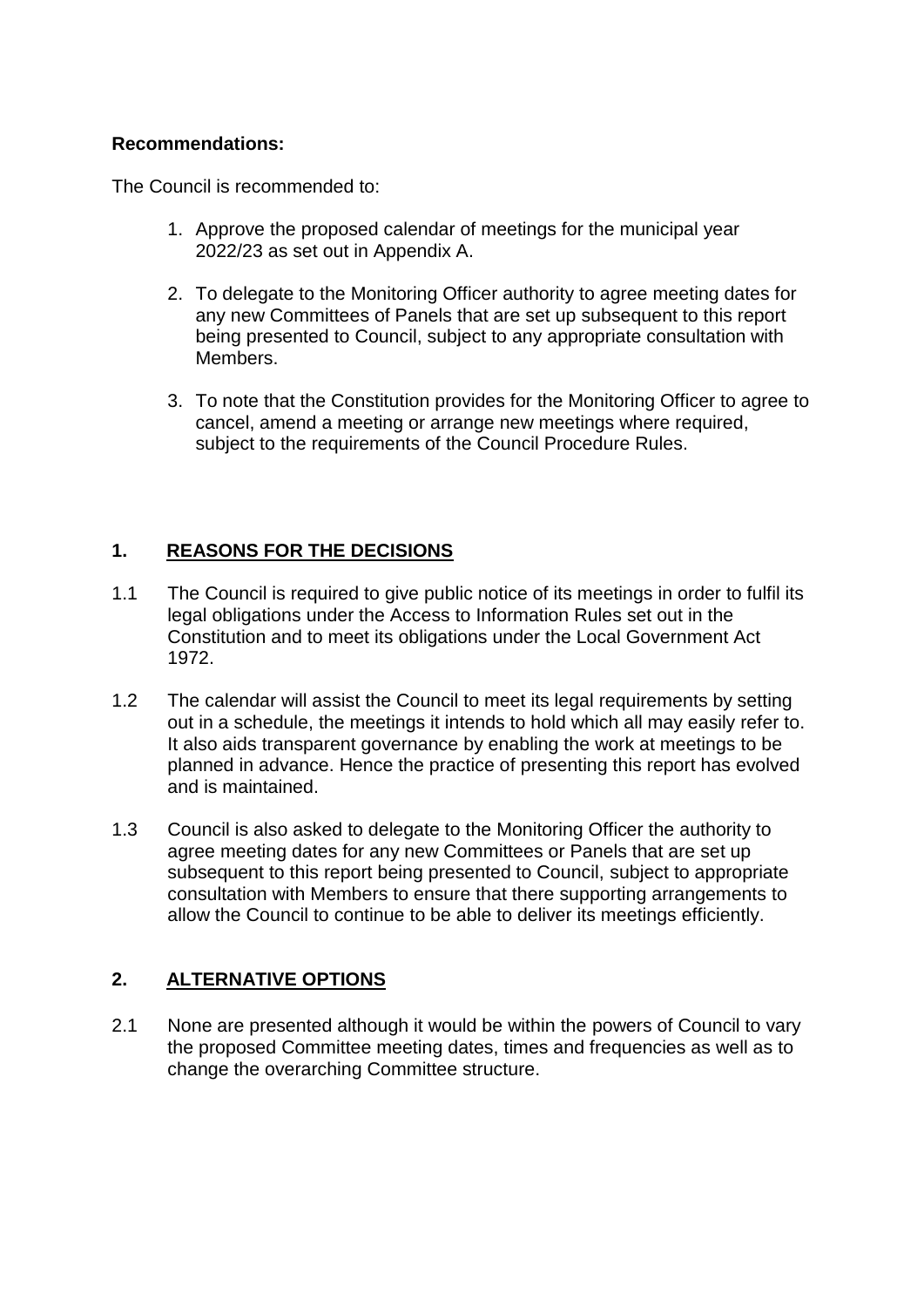## **3. DETAILS OF THE REPORT**

- 3.1 The draft calendar is presented at Appendix 1 to the report. In general it follows the same pattern of meetings set in previous years in terms of frequency of meetings with the Annual Meeting in May 2022 and all meetings following on from that.
- 3.2 Cabinet and other Executive meetings will continue to take place on Wednesdays. The Overview and Scrutiny Committee (OSC) will therefore meet on the Monday of the same week as Cabinet. This supports the role of OSC in providing Pre-Scrutiny of Executive decisions by giving OSC Members time to review the Cabinet papers before their own meeting takes place.
- 3.3 Mirroring the arrangements in recent years, an additional Cabinet meeting is scheduled for the beginning of January 2023 to consider the draft budget proposals before submission to the special budget OSC meeting later that month.
- 3.4 As in previous years, efforts have been made to avoid holding meetings during school holidays, with particular reference to August. However, it may be necessary for some meetings to be held especially in relation to regulatory matters. Wherever possible we have also sought to minimise the impact of meetings on Members where these clash with certain religious holidays and party conferences. During Ramadan, officers will work with Committee Chairs to identify a suitable start time for the meeting taking into account the breaking of the fast. It may be necessary in some cases to organise adjournments during meetings to accommodate this.
- 3.5 The men's football world cup dates have been noted, however as it is taking place at a busy time in the calendar (November/December 2022) only limited re-arrangement of meetings has been possible.
- 3.6 With the local elections having taken place in May 2022, after the original report was agreed but before the calendar comes into effect, it may be that the new administration will wish to review the committee arrangements and calendar of meetings. This report is being re-presented at the Annual Meeting in May to allow for such changes should they be desired.

Physical, virtual and hybrid meetings and Covid restrictions.

- 3.7 At the moment legislation requires that all formal Council meetings take place at a physical location and to be counted as in attendance and to vote Members must also be in that location. The Council is allowing other participants to participate virtually as that is seen as helping increase accessibility to our meetings. Almost all meetings are also now webcast.
- 3.8 No change to the legislation is expected and so the above arrangements will continue.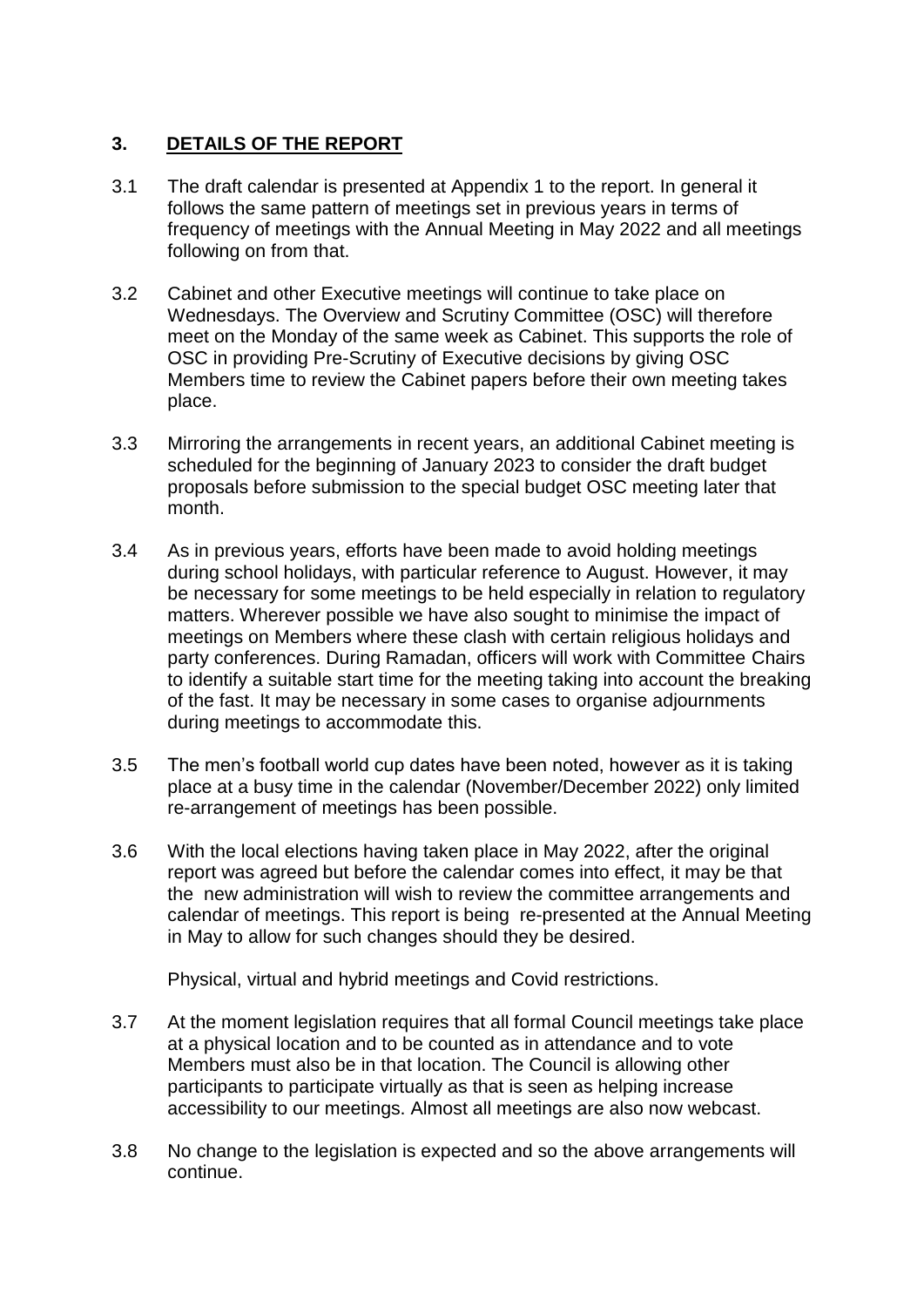- 3.9 At present Covid restrictions have eased sufficiently to allow the Council Chamber to host all but the biggest meetings/events without impact. Officers will continue to liaise with the Chairs of meetings regarding meeting arrangements and action will be taken should restrictions increase again.
- 3.10 Should new Covid restrictions be introduced in the future the Council will also explore whether other meetings should also be held with reduced attendance or at alternative venues. It should be noted that there are costs associated with holding meetings outside of the Town Hall including venue hire and webcasting arrangements.

Member Induction Programme

3.11 The committee calendar has been developed in conjunction with the Member Induction Programme to try and minimise any clashes between committee meetings and induction seminars.

New Town Hall

3.12 At some point during the municipal year, Council and Committee meetings will start operating from the new Town Hall. Dates for the transition will be announced nearer the time. For the purposes of this calendar the location of meetings should be considered to be the 'Town Hall' whether that be Mulberry Place or Whitechapel.

### **4. EQUALITIES IMPLICATIONS**

4.1 The calendar has taken into account religious observances and in particular the impact of Ramadan.

### **5. OTHER STATUTORY IMPLICATIONS**

- 5.1 This section of the report is used to highlight further specific statutory implications that are either not covered in the main body of the report or are required to be highlighted to ensure decision makers give them proper consideration. Examples of other implications may be:
	- Best Value Implications,
	- Consultations,
	- Environmental (including air quality),
	- Risk Management,
	- Crime Reduction,
	- Safeguarding.
	- Data Protection / Privacy Impact Assessment.
- 5.2 There are no other statutory implications of the specific proposed committee calendar, although a failure to agree a committee calendar at all would impact on the Council's ability to meet all the above implications.